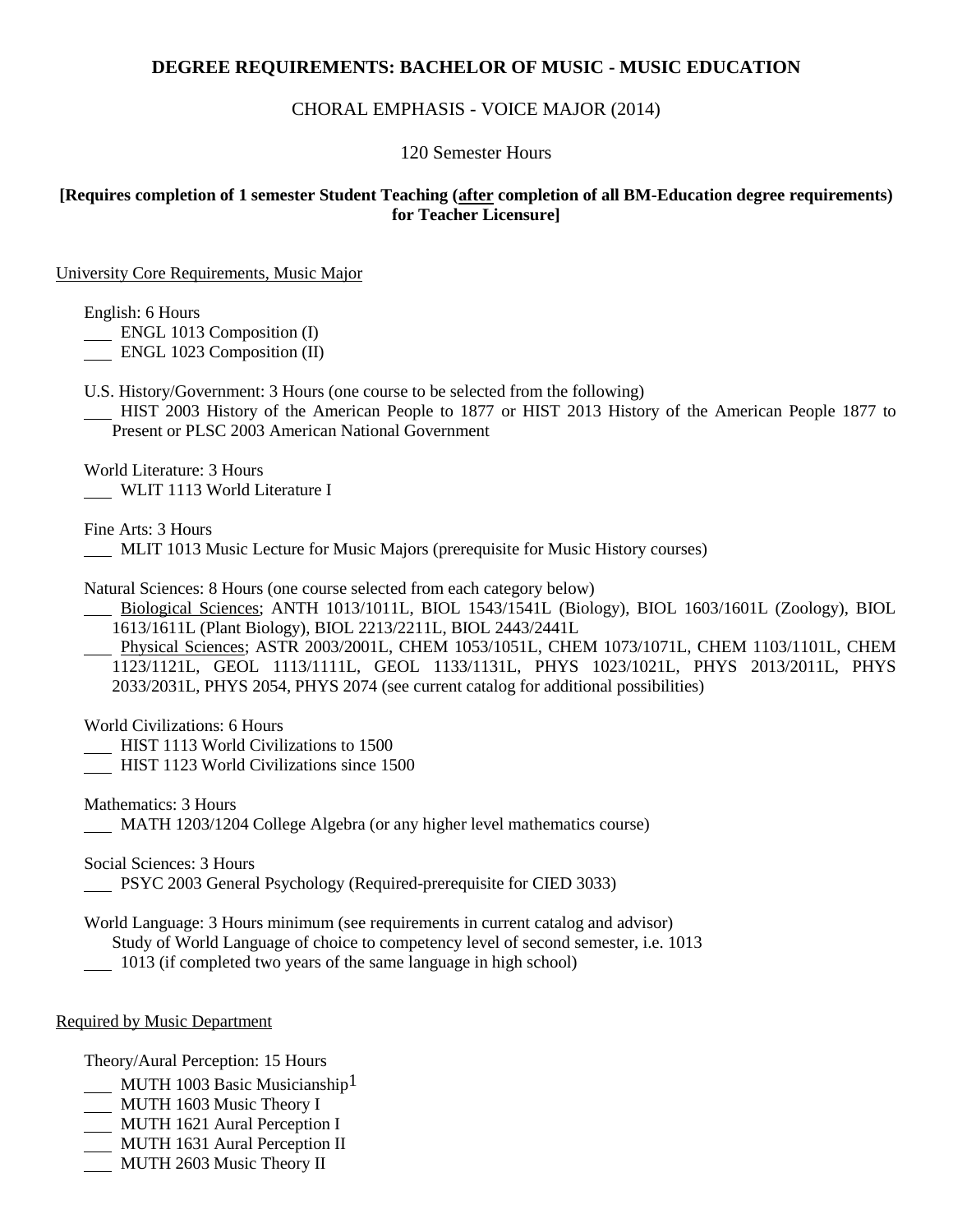- MUTH 2621 Aural Perception III
- **MUTH 2631 Aural Perception IV**
- MUTH 3613 Form and 20th Century Techniques
- **MUTH 4612 Orchestration**
- Class Piano: 4 hours2
- MUAC 1221 Piano Class for Music Majors I
- MUAC 1231 Piano Class for Music Majors II
- MUAC 2221 Piano Class for Music Majors III
- MUAC 2231 Piano Class for Music Majors IV
- Class Instruments: 3 Hours (minimum)
- MUED 3911 Classroom Instruments in Music Education
- One or two more additional MUAC or MUED courses from MUAC 1321, MUAC 1371, MUED 2532, MUED 2542, MUED 2552
- Music Technology: 2 Hours (sophomore standing required for enrollment)
- MUAC 2112 Music Technology
- History/Literature: 6 Hours
- MUHS 3703 History of Music to 1800
- MUHS 3713 History of Music from 1800 to Present
- Applied Music (Private):  $15$  Hours<sup>3</sup>
- MUAP 110V (2 hours; one hour for 2 semesters)
- 210V (3 hours: 2 hours in one semester and 1 hour in one semester, one hour semesters to allow for registration of MUAC 1121, 1141, 1151 Italian, German, French for Singers)
- MUAP 310V (4 hours)
- MUAP 410V (1 hour) taken in conjunction with MUAP 3201
- **MUAP 3201 Recital I**
- MUAP 1001 Secondary Piano (2 hours)
- MUAP Secondary/MUAC (1 hour): consult advisor; piano generally recommended

Vocal Diction: 3 Hours4

MUAC 1121, 1141, 1151 Italian, German, French Diction for Singers

Pedagogy: 2 Hours

- MUPD 3801 Conducting I
- MUPD 3861 Conducting Vocal Music

Ensemble: 8 Hours - to be selected from

- MUEN 1411, 2411, 3411, 4411, 4611 Concert Choir or
- MUEN 1451, 2451, 3451, 4451, 4651 Schola Cantorum

(may substitute MUEN 3401 or 4401 only after 4 semesters of Concert Choir or Schola)

### Music Education: 11 hours

- MUED 2012 Introduction to Music Education (prerequisite-sophomore standing)
- MUED 3021 Supervised Practicum in Teaching Musical Skills
- MUED 3833 Music Education in the Elementary School
- $\underline{\hspace{1cm}}$  MUED 4112 Pedagogy in Music Education<sup>5</sup>
- **MUED 4283 Teaching Vocal Music**